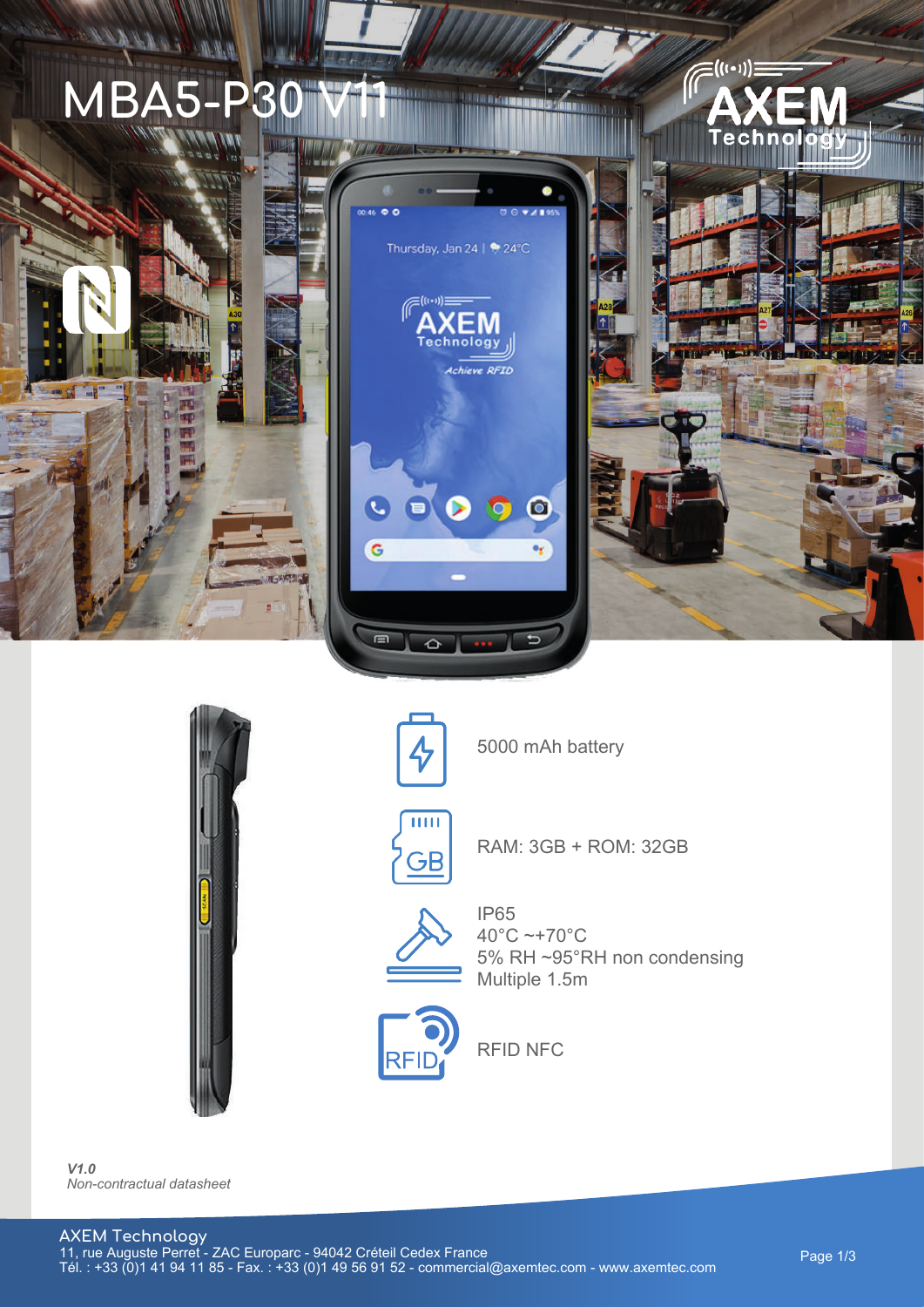# **MBA5-P30 V11**



## **General specifications**

| <b>Operating System</b> | Android 11.0                                                                                                                                                                                              |  |  |  |
|-------------------------|-----------------------------------------------------------------------------------------------------------------------------------------------------------------------------------------------------------|--|--|--|
| <b>CPU</b>              | 2.3 GHz Octa-core                                                                                                                                                                                         |  |  |  |
| <b>Memory</b>           | RAM: 3Gb<br><b>ROM: 32Gb</b>                                                                                                                                                                              |  |  |  |
| Extended storage        | Supports up to 128Gb Micro SD card                                                                                                                                                                        |  |  |  |
| <b>Dimensions</b>       | 164.2*78.8*17.5mm/6.46*3.10*0.69in                                                                                                                                                                        |  |  |  |
| Weight                  | <321g/11.32oz                                                                                                                                                                                             |  |  |  |
| <b>Display</b>          | 5.2" IPS FHD 1920x1080                                                                                                                                                                                    |  |  |  |
| <b>Battery</b>          | Main battery: Li-ion, rechargeable, 5000mAh<br>Standby: over 350 hours<br>Continuous use: over 12 hours (depending on user environment)<br>Charging time: 3-4 hours (with standard adaptor and USB cable) |  |  |  |
| I/O Ports               | 1 Type C USB<br>1 slot for SIM card,<br>1 slot for SIM or TF card                                                                                                                                         |  |  |  |
| Keys                    | 4 front buttons, 1 side button, 2 scan keys, 1 multifunctional key                                                                                                                                        |  |  |  |
| Camera                  | 13MP Autofocus with flash                                                                                                                                                                                 |  |  |  |

#### **Wireless communication**

| Wifi             | IEEE802.11 a/b/g/n/ac, 2.4G/5G dual-band, internal antenna |
|------------------|------------------------------------------------------------|
| <b>Bluetooth</b> | Bluetooth 5.0                                              |
| 3G/4G            | 3G/4G                                                      |
| <b>GPS</b>       | GPS/AGPS, GLONASS, BeiDou; internal antenna                |

### **User Environnement**

| Operating temperature | $-20^{\circ}$ C to $+50^{\circ}$ C                                                                                                                                                                     |  |  |
|-----------------------|--------------------------------------------------------------------------------------------------------------------------------------------------------------------------------------------------------|--|--|
| Storage temperature   | $-40^{\circ}$ C to $+70^{\circ}$ C                                                                                                                                                                     |  |  |
| <b>Humidity</b>       | 5% – 95% relative humidity, no condensation                                                                                                                                                            |  |  |
| Protection grade      | IP65<br>Drop Specification Multiple 1.5m/4.9ft drops (at least 20 times) to the concrete<br>across the operating temperature range<br>Tumble Specification 1000 x 0.5m/1.6ft falls at room temperature |  |  |

### **Data collection**

#### **RFID**

|                            | NFC Only                                                |
|----------------------------|---------------------------------------------------------|
| <b>RFID High Frequency</b> | Frequency: 13.56MHz                                     |
|                            | Protocol: ISO14443A/B. ISO15693. NFC-IP1. NFC-IP2. etc. |